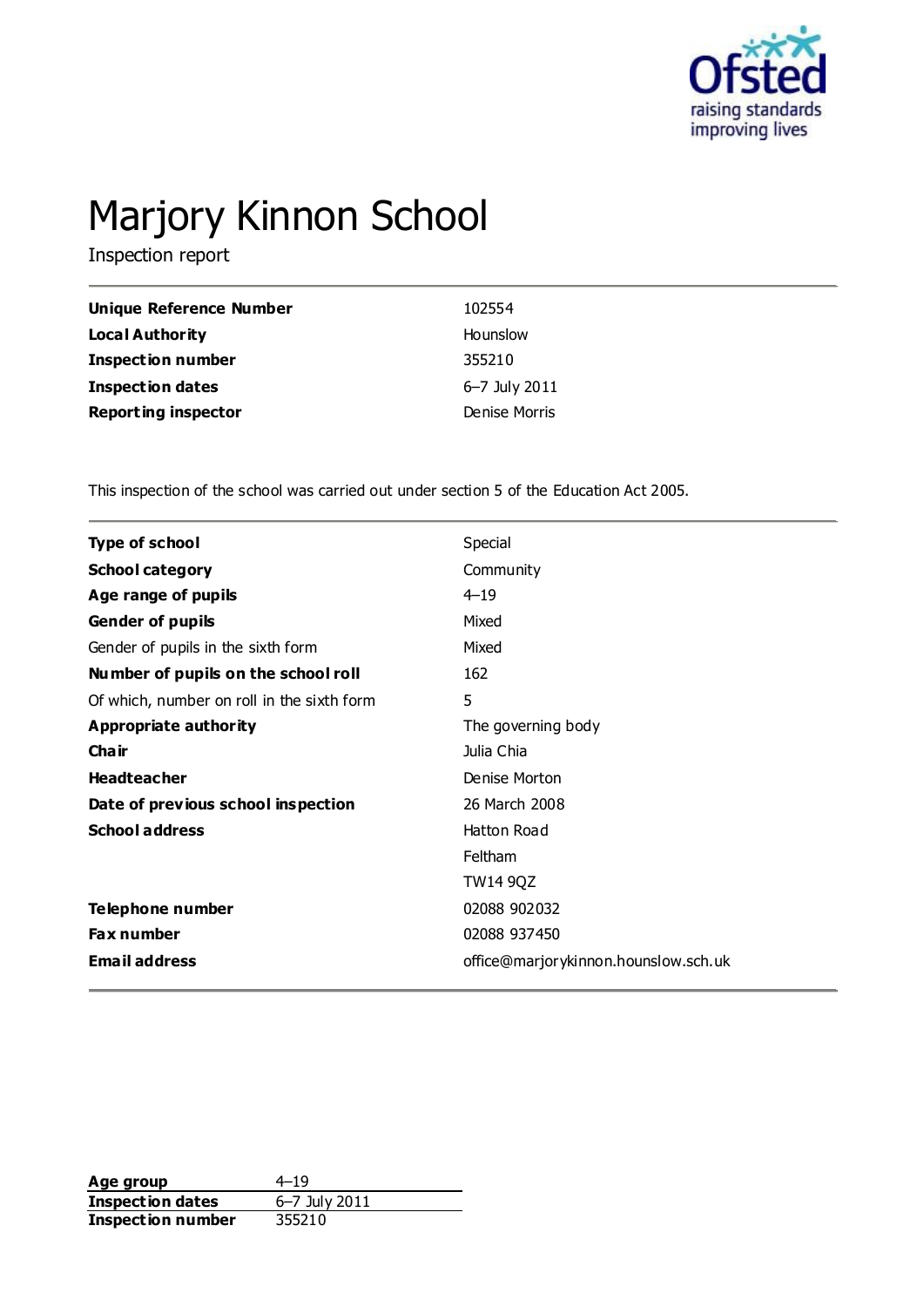The Office for Standards in Education, Children's Services and Skills (Ofsted) regulates and inspects to achieve excellence in the care of children and young people, and in education and skills for learners of all ages. It regulates and inspects childcare and children's social care, and inspects the Children and Family Court Advisory Support Service (Cafcass), schools, colleges, initial teacher training, work-based learning and skills training, adult and community learning, and education and training in prisons and other secure establishments. It assesses council children's services, and inspects services for looked after children, safeguarding and child protection.

Further copies of this report are obtainable from the school. Under the Education Act 2005, the school must provide a copy of this report free of charge to certain categories of people. A charge not exceeding the full cost of reproduction may be made for any other copies supplied.

If you would like a copy of this document in a different format, such as large print or Braille, please telephone 0300 123 4234, or email **[enquiries@ofsted.gov.uk](mailto:enquiries@ofsted.gov.uk)**.

You may copy all or parts of this document for non-commercial educational purposes, as long as you give details of the source and date of publication and do not alter the documentation in any way.

To receive regular email alerts about new publications, including survey reports and school inspection reports, please visit our website and go to 'Subscribe'.

Royal Exchange Buildings St Ann's Square Manchester M2 7LA T: 0300 123 4234 Textphone: 0161 618 8524 E: **[enquiries@ofsted.gov.uk](mailto:enquiries@ofsted.gov.uk)**

W: **[www.ofsted.gov.uk](http://www.ofsted.gov.uk/)**

© Crown copyright 2011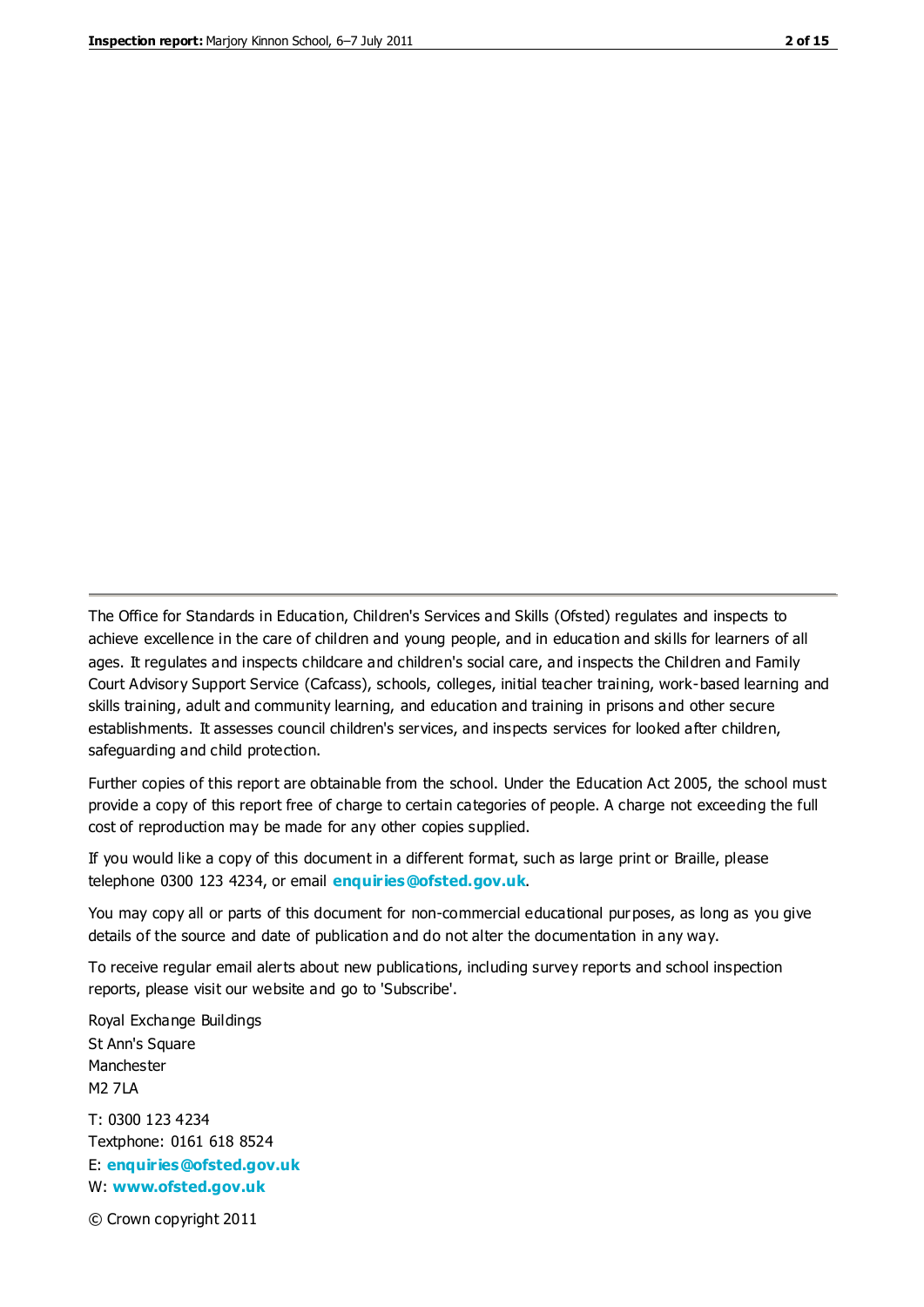# **Introduction**

This inspection was carried out by three additional inspectors. They observed 22 lessons taught by 20 teachers. Meetings were held with staff, senior leaders, pupils and members of the governing body. Inspectors observed the school's work and looked at school documentation including planning documents, pupils' work, assessment and tracking data, and safeguarding policies. A total of 77 parents and carers responded to the inspection questionnaire. The inspection team also reviewed questionnaires from staff and pupils.

The inspection team reviewed many aspects of the school's work. It looked in detail at a number of key areas.

- The impact of new initiatives on teaching and learning.
- The effectiveness of the new assessment and tracking procedures.
- $\blacksquare$  The contribution of senior leaders and managers, including the governing body, to overall outcomes for pupils.

# **Information about the school**

Marjory Kinnon School is a larger than average sized special school. The pupils present moderate and complex learning needs or autism. Approximately one third of the pupils come from families who speak an additional language at home. A few are at the early stages of speaking English. A few pupils are in the care of the local authority. The school also has a Healthy Schools award. The current headteacher has been in post for just over 18 months.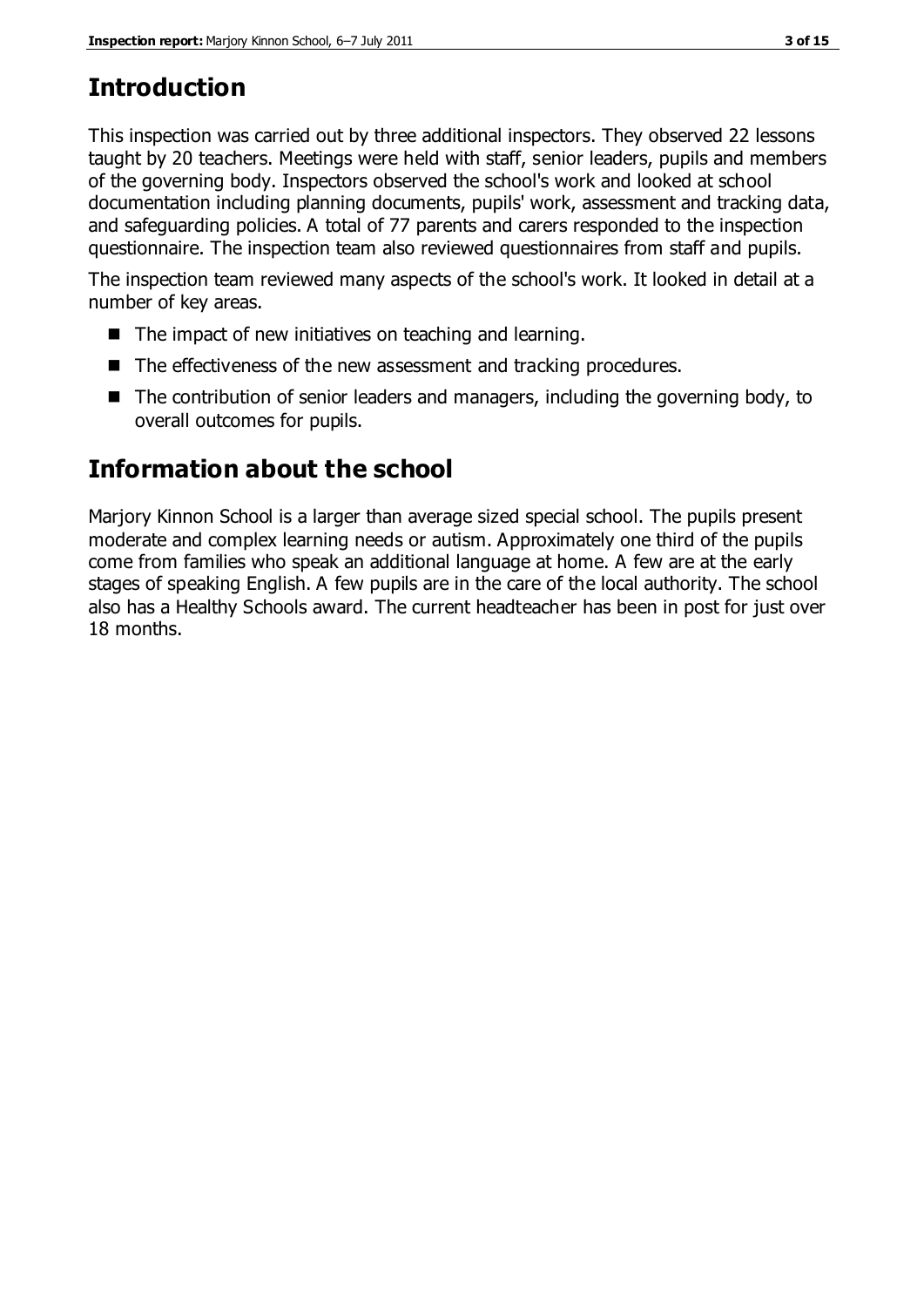# **Inspection judgements**

| Overall effectiveness: how good is the school? |  |
|------------------------------------------------|--|
|------------------------------------------------|--|

#### **The school's capacity for sustained improvement 3**

#### **Main findings**

This is a satisfactory school. Purposeful leadership by the headteacher has resulted in many new initiatives since her arrival. These are just beginning to have an impact on the school and, though still satisfactory in most aspects, some areas are improving rapidly. Pupils' behaviour has been a strong focus for development over the past year and it is now good. Most pupils are polite and kind to each other and respond well to adults. Many are keen to work and enjoy their activities. Parents and carers are pleased with the school and are supportive of the new leadership. 'We feel that the school is strongly improving. My child enjoys school, genuinely, and this is difficult for him to achieve' wrote a parent.

Pupils' achievement is satisfactory overall although it varies across the school. Pupils in the primary department achieve well. Older pupils make satisfactory progress from their individual starting points so that by the time most leave the school in Year 11 to go to college some, particularly those with moderate learning difficulties, achieve GCSE's and entry levels. Students in the sixth form make satisfactory progress and also have the opportunity to take accredited and vocational qualifications. Those with autism spectrum disorders, those who are looked after by the local authority and those who speak English as an additional language achieve as well as their peers. Children get off to a satisfactory start in the Early Years Foundation Stage. Teaching is satisfactory with strengths in the positive relationships and the good use of information and communication technology (ICT) to support learning. Assessment procedures have improved since the previous inspection and are beginning to be used well to plan the next small steps of learning. This is best in the primary classes where individual needs are well met because tasks are carefully tailored to each pupil's abilities. Consequently, teaching is stronger in Years 2 to 6 than in other year groups and together with pupils' improved behaviour and attitudes, results in good progress in these classes. Marking, particularly in the secondary department, is inconsistent and does not always help pupils to improve. In most areas of the school, work is developing to ensure that the curriculum engages pupils and helps them to enjoy school. For pupils in Years 7 to 9 the curriculum is more limited and planning does not regularly detail tasks for individual pupils. Pupils know how to lead healthy lives but do not always make healthy choices of food. Pupils' social and moral development is improving rapidly and fosters their good behaviour. However, there are weaknesses in pupils' cultural development because the school's strategy for community cohesion, though strong in its local aspects, is in the early stages of developing links further afield.

Accurate self-evaluation means that the headteacher knows what the school does well and what needs improving. She has embedded her ambition for the school by driving many improvements, particularly by improving the behaviour of pupils, by developing good links with parents and carers, by introducing an appropriate assessment and tracking system that is beginning to show better progress, by providing high quality training for staff and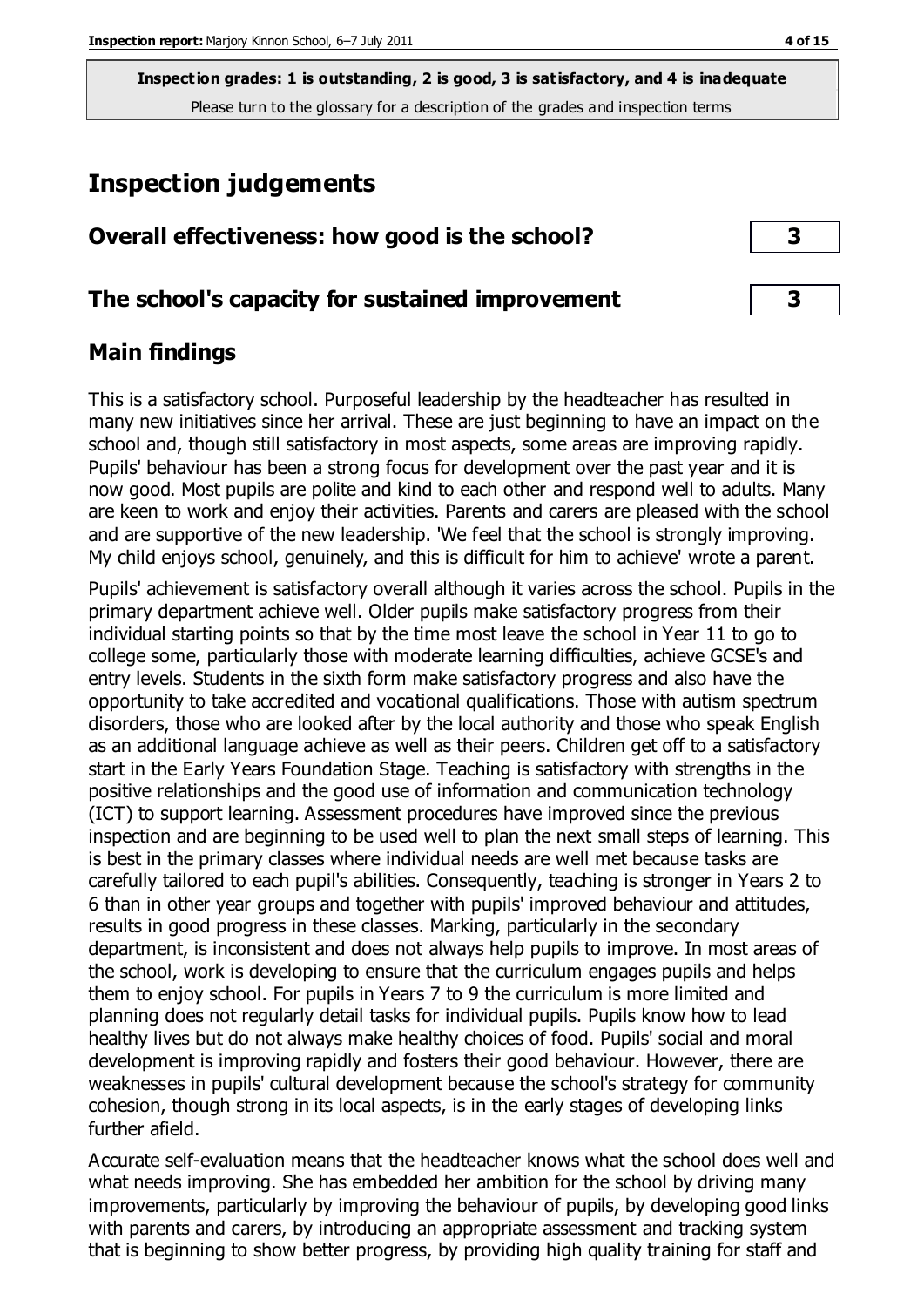by developing a strong mentoring partnership with leaders from another local school. Other senior managers and the governing body are supportive and are aware of their responsibilities. Many are new to their roles, and are not yet fully effective in monitoring or challenging the school. Consequently, there is a satisfactory capacity to improve.

Up to 40% of the schools whose overall effectiveness is judged satisfactory may receive a monitoring visit by an Ofsted inspector before their next section 5 inspection.

#### **What does the school need to do to improve further?**

- Improve the quality of teaching and learning particularly for pupils in the Early Years Foundation Stage and Years 7 to 13 by:
	- $-$  embedding the new assessment and marking policy firmly in all classes
	- ensuring that the curriculum meets the needs of all pupils and provides more opportunities for them to follow healthy lifestyles
	- monitoring teaching rigorously and holding teachers to account for their pupils' progress.
- Develop the roles of senior managers and new members of the governing body so that they can take a more active part in developments and robustly monitor and evaluate the work of the school.
- Improve pupils' cultural development by extending the community cohesion strategy so that current links with schools further afield are fully embedded.

#### **Outcomes for individuals and groups of pupils 3**

Most pupils' attainment on entry to the school is extremely low as a result of their special educational needs and/or disabilities. For this reason, attainment is unlikely ever to rise above low, compared to pupils nationally, and attainment is not graded in the report. Nevertheless, all groups of pupils achieve at least satisfactorily from their starting points. Those in Years 1 to 6 achieve well and make better than expected progress, particularly in literacy, language and communication, because of well-planned activities that fully meet their needs. For example, some very detailed planning in Years 5 and 6 enabled pupils to improve their understanding of punctuation, particularly speech marks. Because different tasks were planned for each pupil they were all able to achieve at their own level and write simple sentences accurately. Similarly, in Years 3 and 4 where pupils were learning about the different parts of stories, they showed good understanding of how to write a beginning, middle or end of a story because tasks were well prepared so that they all succeeded in writing small parts of the 'Cinderella' story. They showed good understanding of evocative vocabulary because of a strong emphasis on using 'exciting' words. Older pupils in Years 7 to 11 make satisfactory progress because learning tasks are not always as appropriate to their abilities. Some missed opportunities to engage pupils by using real resources impacted adversely on the quality of learning observed in these classes. In science in Year 10, for example, a lack of real resources limited pupils' understanding of how plants adapt to their environments. However, good learning in Years 7 to 9 was evident in a mathematics lesson where pupils were learning how to write decimals. In this lesson, good demonstration and effective use of literacy skills to support the learning of mathematical language helped all groups of pupils to succeed. Pupils in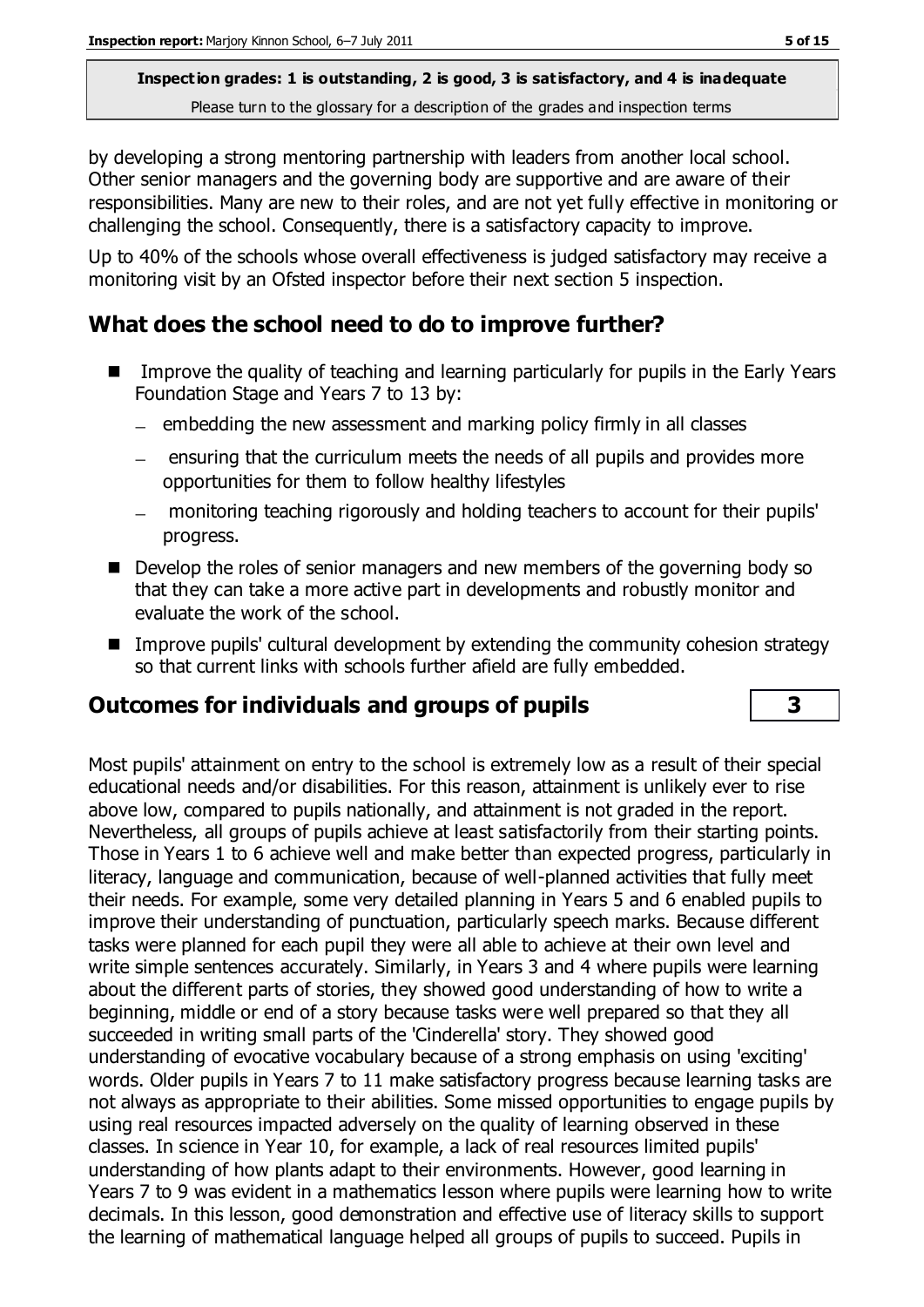Years 10 and 11 make satisfactory progress towards their academic and vocational accreditation. These help to prepare them appropriately for their futures.

Pupils' good behaviour is evident in and around the school and is reflected in their positive views and polite attitudes. They have a sound awareness of keeping safe and staying healthy. The curriculum provides pupils with clear awareness of sex education and the dangers of smoking and drug misuse. It is less strong for promoting a good understanding of healthy-living issues. Pupils are offered healthy choices at lunchtimes. In Years 3 to 6, in particular, the curriculum has had a major impact on pupils' enthusiasm and knowledge of healthy eating but this is not replicated throughout the school. Pupils all know that eating fruit and vegetables is good for them but do not all adhere to this and unhealthy rewards are provided in some classes. Older pupils keep fit through access to community facilities such as a gymnasium and swimming pool. Pupils contribute appropriately to their school with simple jobs and also to the community through work experience. Effective links with a local hotel is helping older pupils to prepare for work with mock interviews. A link with Feltham Young Offenders has resulted in girls being given the opportunity to take part in the Duke of Edinburgh award scheme. Pupils regularly raise money for different charities, such as Red Nose day. Their understanding of the cultures and lifestyles that are different than their own is more limited.

| Pupils' achievement and the extent to which they enjoy their learning                                                     | 3                       |
|---------------------------------------------------------------------------------------------------------------------------|-------------------------|
| Taking into account:<br>Pupils' attainment <sup>1</sup>                                                                   | $\ast$                  |
| The quality of pupils' learning and their progress                                                                        | 3                       |
| The quality of learning for pupils with special educational needs and/or disabilities<br>and their progress               | 3                       |
| The extent to which pupils feel safe                                                                                      | 3                       |
| Pupils' behaviour                                                                                                         | $\overline{\mathbf{2}}$ |
| The extent to which pupils adopt healthy lifestyles                                                                       | 3                       |
| The extent to which pupils contribute to the school and wider community                                                   | 3                       |
| The extent to which pupils develop workplace and other skills that will contribute to<br>their future economic well-being | 3                       |
| Taking into account:<br>Pupils' attendance <sup>1</sup>                                                                   | 3                       |
| The extent of pupils' spiritual, moral, social and cultural development                                                   | з                       |

These are the grades for pupils' outcomes

<sup>1</sup> The grades for attainment and attendance are: 1 is high; 2 is above average; 3 is broadly average; and 4 is low

\* In some special schools inspectors do not make a judgement about attainment in relation to expectations of the pupils' age.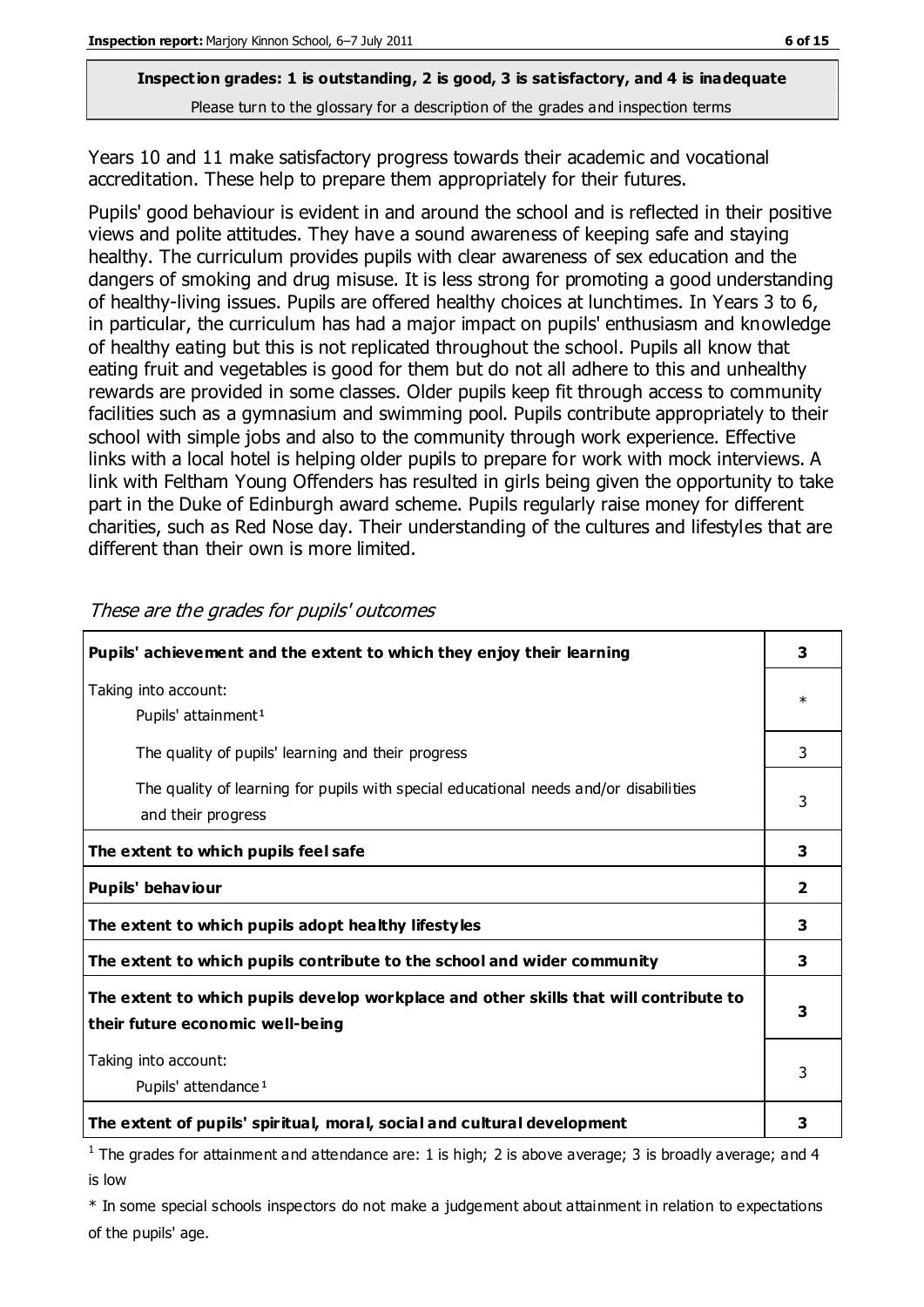#### **How effective is the provision?**

In the primary department and in the sixth form there are good examples of how staff have worked together to create a rich and varied curriculum. Improved practice is beginning to infiltrate into the Year 7 curriculum but other year groups are not as developed. Some well-planned enrichment activities and visits help pupils to learn about their own locality and they frequently use the local shops to practise their communication and mathematical skills. Accredited and vocational courses for pupils in Years 10 and 11 help them to interact locally and improve their independence. Pupils with autism spectrum disorders and those who speak English as an additional language benefit from appropriate tasks tailored to their needs.

Questioning is a strength of successful lessons helping to extend pupils' understanding. Most lessons, particularly in the classes for younger primary-aged pupils, have clear learning objectives showing that teachers have high expectations of pupils' successes. There are particular strengths in the level of in-class support provided for individual pupils, including those with autism spectrum disorders, enabling them to be fully included in lessons. Assessment information is beginning to be used well in planning, particularly in the primary department, and data show that pupils' progress is improving. Not all teachers adhere to the marking policy; consequently, some pupils are unclear about how to improve their work.

Effective links with a wide range of agencies and professionals ensure that pupils' personal needs are appropriately met. Induction and transition procedures are good so that new pupils quickly find their way around, and older pupils transfer smoothly to college or the next stage of their education. Strategies to support pupils whose circumstances make them vulnerable and those who are looked after are effective and result in full inclusion and enjoyment by these groups. Procedures to improve attendance are rigorous and good procedures to involve parents and carers in their children's learning and attendance have been successfully introduced. These are particularly effective in the sixth form where parents and carers regularly engage with learning in class.

| The quality of teaching                                                                                    |  |
|------------------------------------------------------------------------------------------------------------|--|
| Taking into account:<br>The use of assessment to support learning                                          |  |
| The extent to which the curriculum meets pupils' needs, including, where relevant,<br>through partnerships |  |
| The effectiveness of care, guidance and support                                                            |  |

These are the grades for the quality of provision

#### **How effective are leadership and management?**

The headteacher has led the school carefully through a turbulent period with several changes in leadership and staffing. She has high expectations and is embedding her ambition by putting many new systems and strategies in place to drive improvement forward. Recent accurate self-evaluation has focused the whole school community on the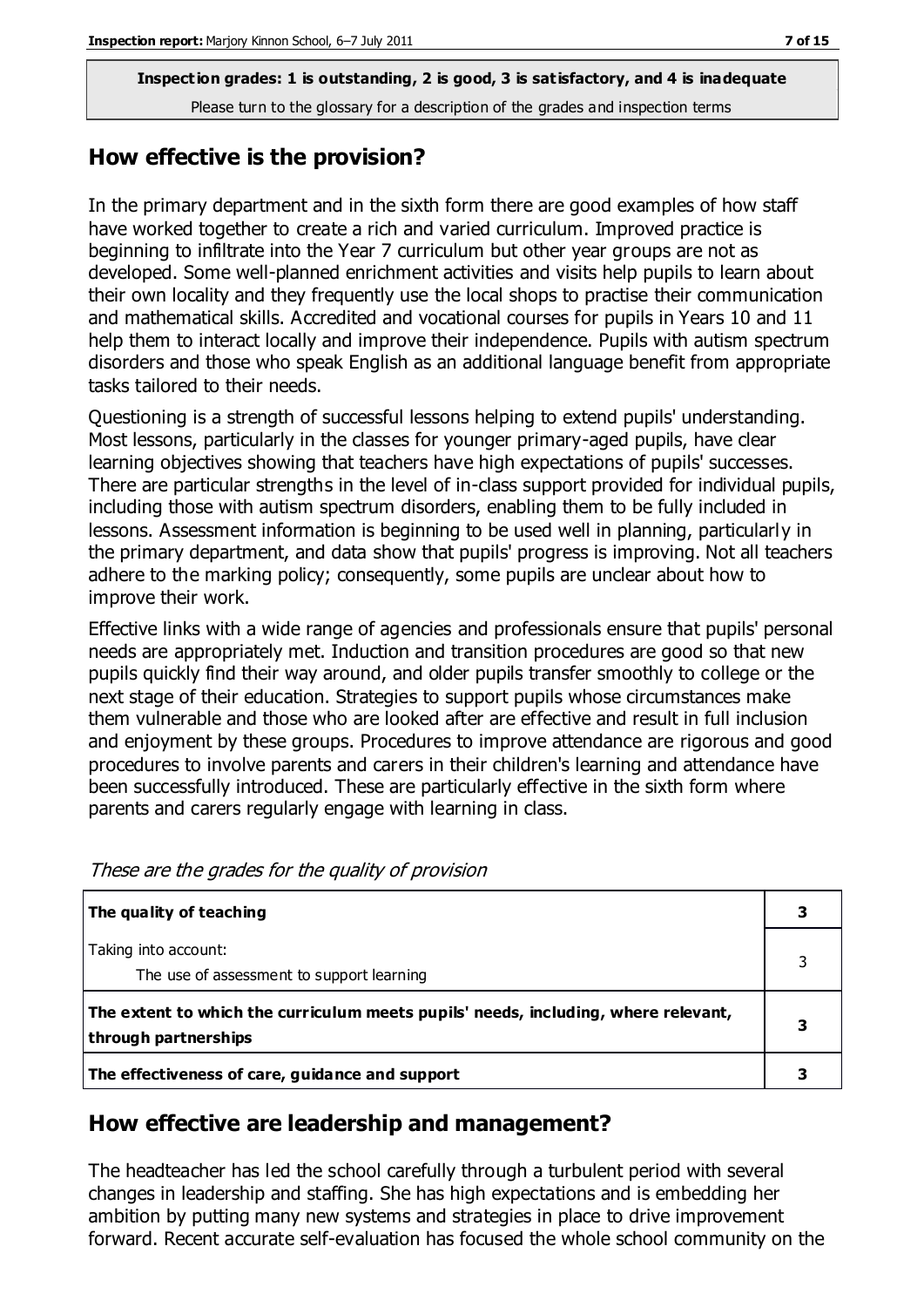# **Inspection grades: 1 is outstanding, 2 is good, 3 is satisfactory, and 4 is inadequate**

Please turn to the glossary for a description of the grades and inspection terms

way forward. The headteacher is appropriately supported by leaders and staff though several are new to their roles. Parents and carers are pleased with the new leadership. 'Leaders have put a huge effort into this school and it has really paid off', wrote one parent. Safeguarding procedures have improved and staff training has increased. Vetting procedures are fully secure and pupils feel safe at school. New initiatives are all beginning to improve pupils' learning but have not yet had time to embed right across the school. Leaders promote equality and eliminate discrimination appropriately. Pupils have equal access to all the opportunities and all groups are effectively monitored to show that they make at least satisfactory progress. Governors are eager to be fully involved in the school's management and meet their statutory responsibilities. They are developing an appropriate strategy for community cohesion and are keen to develop wider links. Appropriate local links promote effective working relationships with schools, colleges and businesses. Sound partnerships such as that with British Aviation Authority (BAA), who offer work experience, have a positive impact on preparing pupils for their futures. Regular and robust links with parents and carers contribute well to pupils' learning and attendance.

| The effectiveness of leadership and management in embedding ambition and driving<br><i>improvement</i>                                                           | 3            |
|------------------------------------------------------------------------------------------------------------------------------------------------------------------|--------------|
| Taking into account:<br>The leadership and management of teaching and learning                                                                                   | 3            |
| The effectiveness of the governing body in challenging and supporting the<br>school so that weaknesses are tackled decisively and statutory responsibilities met | 3            |
| The effectiveness of the school's engagement with parents and carers                                                                                             | $\mathbf{2}$ |
| The effectiveness of partnerships in promoting learning and well-being                                                                                           | 3            |
| The effectiveness with which the school promotes equality of opportunity and tackles<br>discrimination                                                           | 3            |
| The effectiveness of safeguarding procedures                                                                                                                     | 3            |
| The effectiveness with which the school promotes community cohesion                                                                                              | 3            |
| The effectiveness with which the school deploys resources to achieve value for money                                                                             | 3            |

These are the grades for leadership and management

## **Early Years Foundation Stage**

Children enjoy their time in the class which they share with older pupils in Year 1. Their attainment on entry to the school varies year by year but is low generally; outcomes are beginning to improve. They make at least sound progress in their personal, social and emotional development because of careful support and appropriate attention to safety. Children behave well and respond to peers and adults eagerly. They play safely and most make appropriately healthy choices of food. A few have limited ability to communicate but staff encourage understanding by giving children as many choices as possible. Children make the best progress in communication, language and literacy. For example, during some individually planned activities children showed that they could use Makaton signs or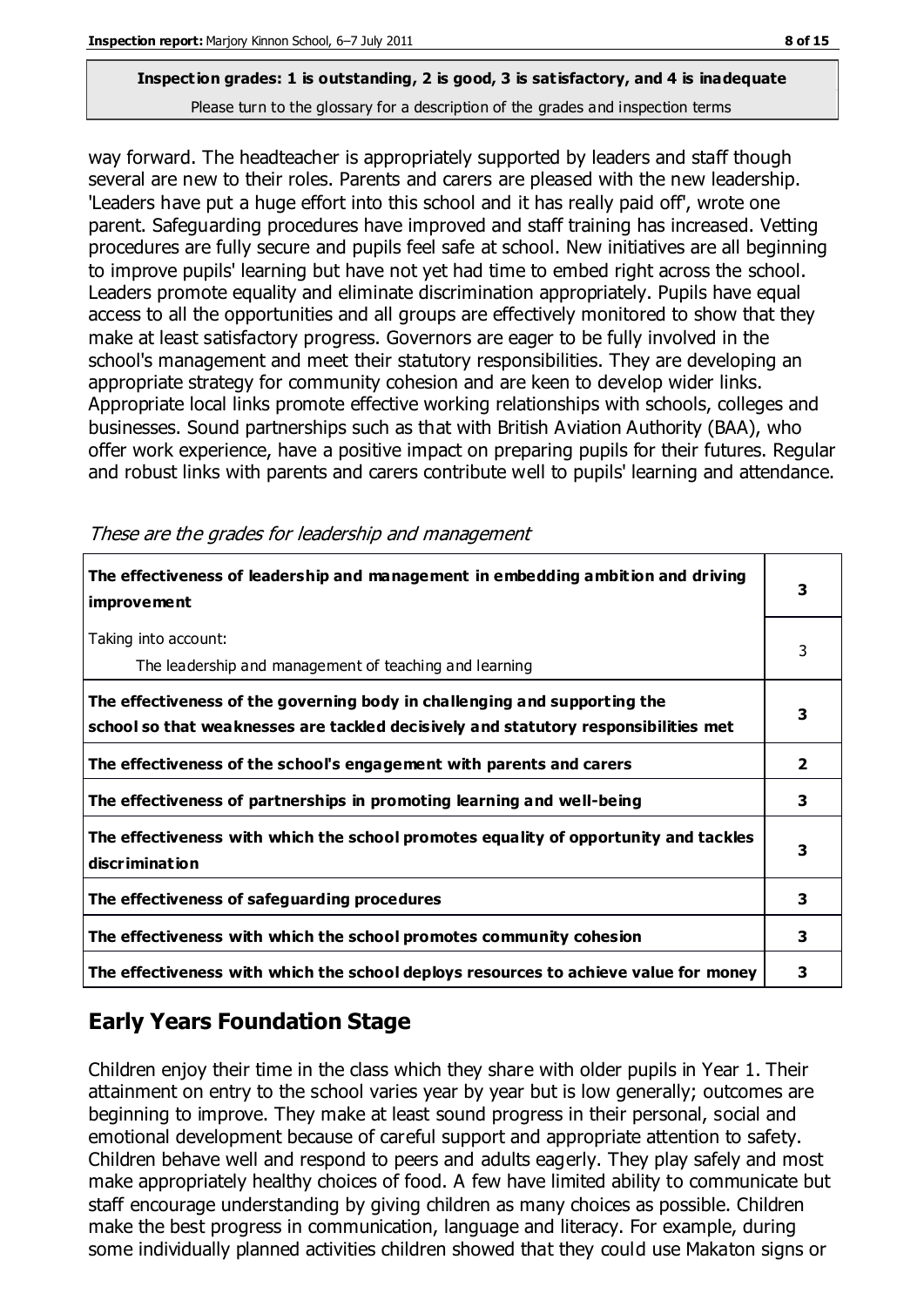the Picture Exchange Communication System effectively to answer questions and make a choice. They made good progress as they chose from a range of activities such as water play, number sorting, outdoor sand play and indoor painting. In other sessions, however, there was too little emphasis on developing social interaction with their peers, limiting their progress in personal and social skills.

Staff expertise has improved recently. The outdoor area is used appropriately to promote physical skills and exploration. Assessment procedures have improved and give an accurate picture of each child's progress. Planning is detailed and has improved through the good support of external advisers. Leaders are well on the way to improving planning so that it more fully meets the needs and abilities of all groups of pupils and offers more interactive choices. Sound leadership results in children's achievements being checked frequently. Photographic and annotated evidence shows that most children benefit from a broad range of sensory and practical activities that appropriately meet their needs.

These are the grades for the Early Years Foundation Stage

| Overall effectiveness of the Early Years Foundation Stage                             |  |
|---------------------------------------------------------------------------------------|--|
| Taking into account:<br>Outcomes for children in the Early Years Foundation Stage     |  |
| The quality of provision in the Early Years Foundation Stage                          |  |
| The effectiveness of leadership and management of the Early Years Foundation<br>Stage |  |

## **Sixth form**

The leader is new but has made a good start to the role by developing appropriate strategies to take the sixth form forwards. Some good foundations have been laid in all aspects of provision. Accreditation is being built securely into the curriculum and includes activities and opportunities for the development of students' personal and life skills. An appropriate range of accreditation ensures that students are better prepared for their futures. Links have been forged with a local college and all students attend one day weekly. Transition has improved and regular parents' and carers' groups ensure that they are fully involved in guiding their children's futures. Records of achievement show how students planned their own graduation party, choosing healthy food. No students were in school at the time of the inspection as they had already left school for the summer. Evidence of their work, however, shows that they make at least satisfactory progress during their time in the class. Records and past photographs show that students achieve appropriately on their courses and that the separate and different approach to that in the main school is beneficial in raising self-esteem and improving students' preparation for the future.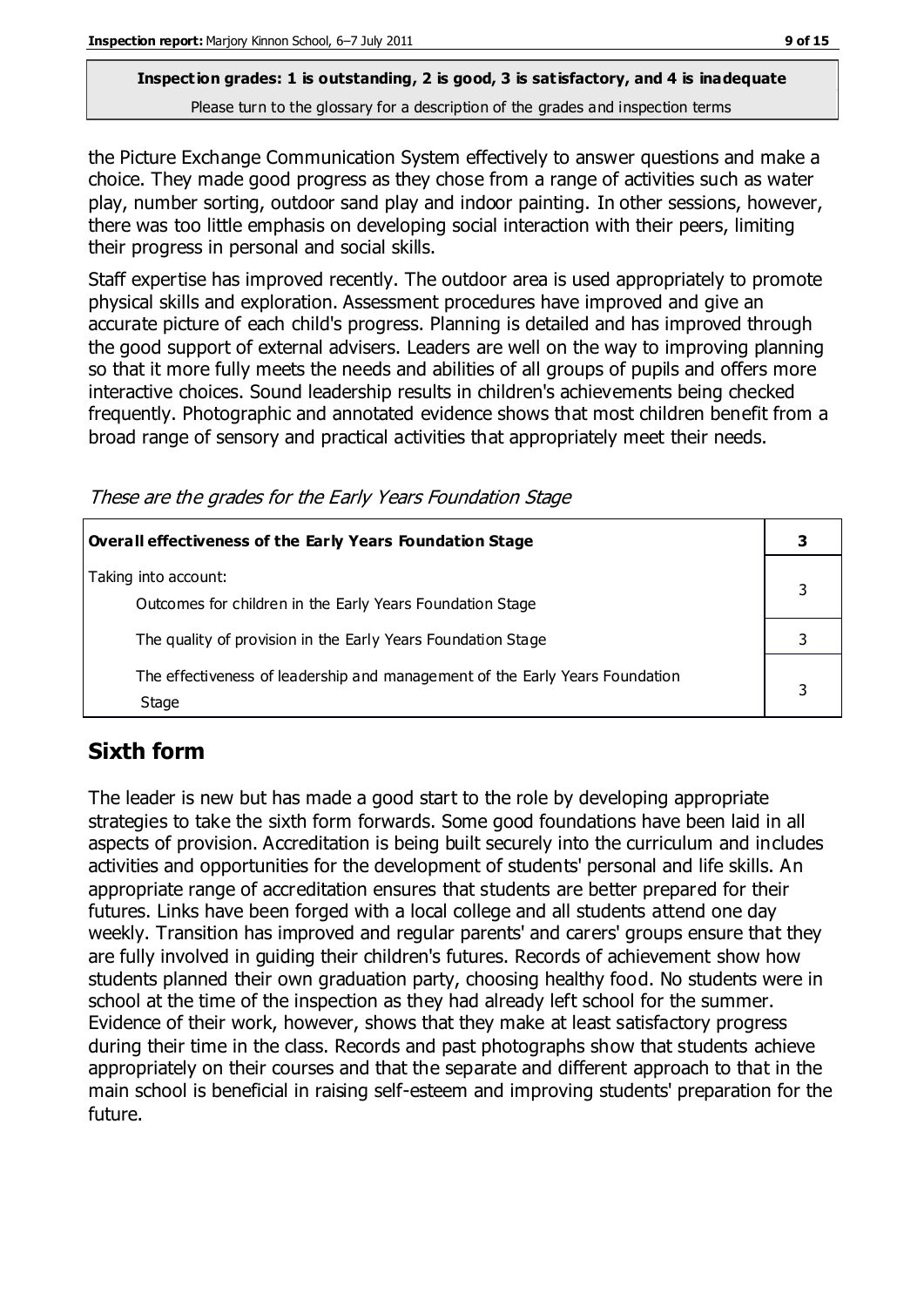**Inspection grades: 1 is outstanding, 2 is good, 3 is satisfactory, and 4 is inadequate**

Please turn to the glossary for a description of the grades and inspection terms

These are the grades for the sixth form

| Overall effectiveness of the sixth form                         |  |  |
|-----------------------------------------------------------------|--|--|
| Taking into account:<br>Outcomes for students in the sixth form |  |  |
| The quality of provision in the sixth form                      |  |  |
| Leadership and management of the sixth form                     |  |  |

#### **Views of parents and carers**

Parents and carers are pleased with the school and a high number responded to the questionnaires. 'I am very pleased with everything and everyone at this school. My son has settled in really well' wrote one parent. Another commented, 'My child has been given so much by the Marjory Kinnon team. Confidence and happiness, always looking forward to each school day. It has given him belief in himself which he lacked before.' The vast majority said that their children enjoy school and that the school keeps them safe. They feel that their concerns are listened to by the school. A few do not feel that their children make enough progress. Inspection evidence found pupils make satisfactory progress overall and some, particularly in Years 2 to 6, make good progress.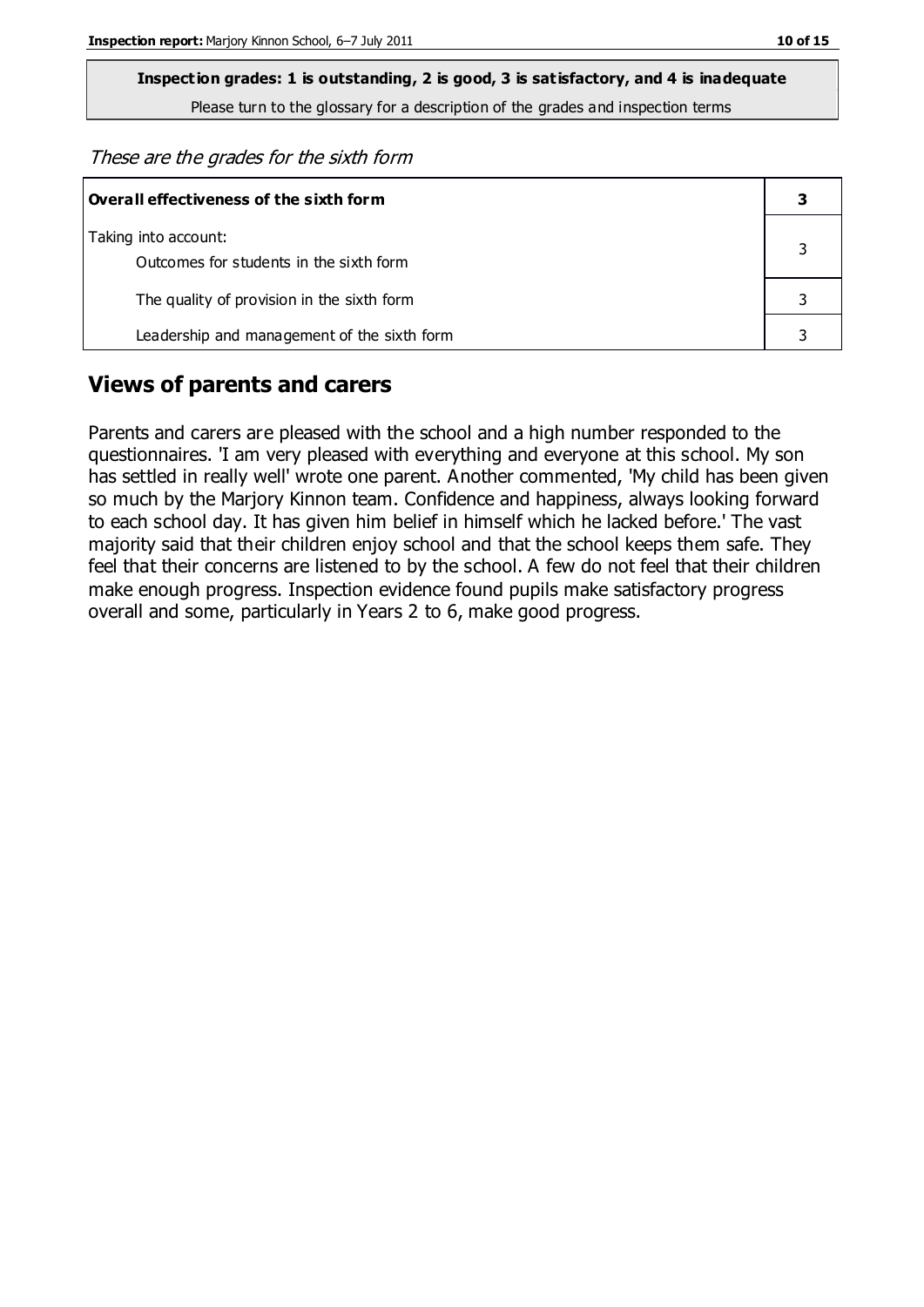#### **Responses from parents and carers to Ofsted's questionnaire**

Ofsted invited all the registered parents and carers of pupils registered at Marjory Kinnon School to complete a questionnaire about their views of the school.

In the questionnaire, parents and carers were asked to record how strongly they agreed with 13 statements about the school.

The inspection team received 77 completed questionnaires by the end of the on-site inspection. In total, there are 162 pupils registered at the school.

| <b>Statements</b>                                                                                                                                                                                                                                       | <b>Strongly</b><br>agree |               | <b>Agree</b> |                         | <b>Disagree</b> |                | <b>Strongly</b><br>disagree |               |
|---------------------------------------------------------------------------------------------------------------------------------------------------------------------------------------------------------------------------------------------------------|--------------------------|---------------|--------------|-------------------------|-----------------|----------------|-----------------------------|---------------|
|                                                                                                                                                                                                                                                         | <b>Total</b>             | $\frac{1}{2}$ | <b>Total</b> | $\mathbf{O}/\mathbf{o}$ | <b>Total</b>    | $\frac{1}{2}$  | <b>Total</b>                | $\frac{1}{2}$ |
| My child enjoys school                                                                                                                                                                                                                                  | 47                       | 61            | 28           | 36                      | $\mathbf{1}$    | $\mathbf{1}$   | $\mathbf 0$                 | $\mathbf 0$   |
| The school keeps my child<br>safe                                                                                                                                                                                                                       | 45                       | 58            | 29           | 38                      | $\mathbf{1}$    | $\mathbf{1}$   | $\mathbf 0$                 | $\mathbf 0$   |
| My school informs me about<br>my child's progress                                                                                                                                                                                                       | 44                       | 57            | 30           | 39                      | $\overline{2}$  | 3              | $\mathbf 0$                 | $\mathbf 0$   |
| My child is making enough<br>progress at this school                                                                                                                                                                                                    | 36                       | 47            | 30           | 39                      | 10              | 13             | $\mathbf 0$                 | $\pmb{0}$     |
| The teaching is good at this<br>school                                                                                                                                                                                                                  | 40                       | 52            | 34           | 44                      | $\overline{2}$  | 3              | $\mathbf 0$                 | $\mathbf 0$   |
| The school helps me to<br>support my child's learning                                                                                                                                                                                                   | 33                       | 43            | 38           | 49                      | 4               | 5              | 0                           | $\mathbf 0$   |
| The school helps my child to<br>have a healthy lifestyle                                                                                                                                                                                                | 30                       | 39            | 42           | 55                      | 3               | 4              | $\mathbf 0$                 | $\mathbf 0$   |
| The school makes sure that<br>my child is well prepared for<br>the future (for example<br>changing year group,<br>changing school, and for<br>children who are finishing<br>school, entering further or<br>higher education, or entering<br>employment) | 35                       | 45            | 33           | 43                      | 4               | 5              | $\mathbf{1}$                | 1             |
| The school meets my child's<br>particular needs                                                                                                                                                                                                         | 37                       | 48            | 32           | 42                      | $\overline{4}$  | 5              | $\mathbf 0$                 | $\mathbf 0$   |
| The school deals effectively<br>with unacceptable behaviour                                                                                                                                                                                             | 32                       | 42            | 38           | 49                      | $\mathbf{1}$    | $\mathbf{1}$   | $\mathbf{1}$                | $\mathbf{1}$  |
| The school takes account of<br>my suggestions and concerns                                                                                                                                                                                              | 34                       | 44            | 39           | 51                      | 1               | 1              | $\Omega$                    | $\Omega$      |
| The school is led and<br>managed effectively                                                                                                                                                                                                            | 38                       | 49            | 35           | 45                      | 3               | $\overline{4}$ | $\mathbf 0$                 | $\mathbf 0$   |
| Overall, I am happy with my<br>child's experience at this<br>school                                                                                                                                                                                     | 42                       | 55            | 30           | 39                      | $\overline{2}$  | 3              | $\mathbf 0$                 | $\mathbf 0$   |

The table above summarises the responses that parents and carers made to each statement. The percentages indicate the proportion of parents and carers giving that response out of the total number of completed questionnaires. Where one or more parents and carers chose not to answer a particular question, the percentages will not add up to 100%.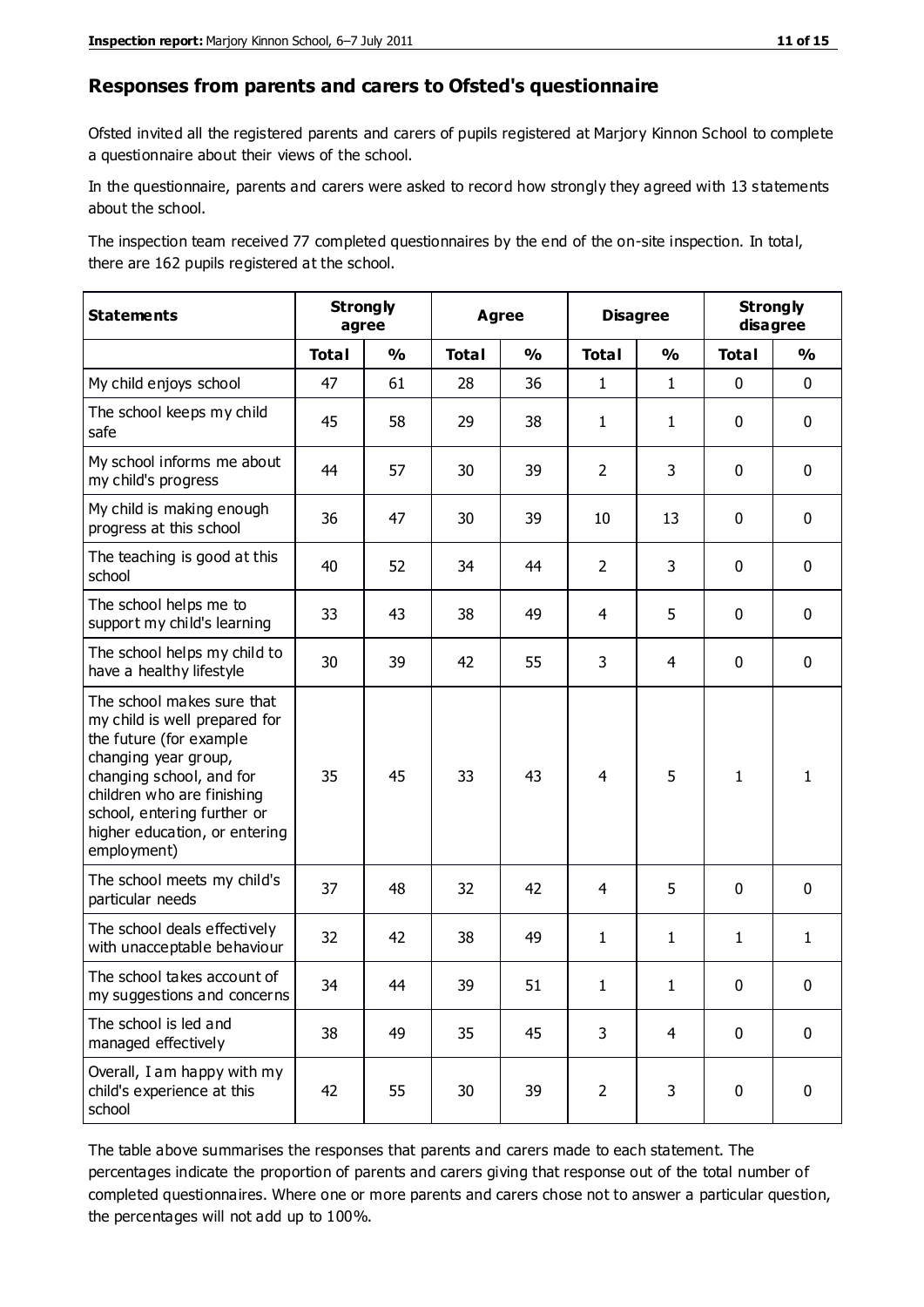# **Glossary**

| Grade   | <b>Judgement</b> | <b>Description</b>                                                                                                                                                                                                            |
|---------|------------------|-------------------------------------------------------------------------------------------------------------------------------------------------------------------------------------------------------------------------------|
| Grade 1 | Outstanding      | These features are highly effective. An outstanding school<br>provides exceptionally well for all its pupils' needs.                                                                                                          |
| Grade 2 | Good             | These are very positive features of a school. A school that<br>is good is serving its pupils well.                                                                                                                            |
| Grade 3 | Satisfactory     | These features are of reasonable quality. A satisfactory<br>school is providing adequately for its pupils.                                                                                                                    |
| Grade 4 | Inadequate       | These features are not of an acceptable standard. An<br>inadequate school needs to make significant improvement<br>in order to meet the needs of its pupils. Ofsted inspectors<br>will make further visits until it improves. |

#### **What inspection judgements mean**

#### **Overall effectiveness of schools**

|                       | Overall effectiveness judgement (percentage of schools) |      |                     |                   |
|-----------------------|---------------------------------------------------------|------|---------------------|-------------------|
| <b>Type of school</b> | <b>Outstanding</b>                                      | Good | <b>Satisfactory</b> | <b>Inadequate</b> |
| Nursery schools       | 46                                                      | 48   | 6                   |                   |
| Primary schools       | 6                                                       | 47   | 40                  | 7                 |
| Secondary schools     | 12                                                      | 39   | 38                  | 11                |
| Sixth forms           | 13                                                      | 42   | 41                  | 3                 |
| Special schools       | 28                                                      | 49   | 19                  | 4                 |
| Pupil referral units  | 14                                                      | 45   | 31                  | 10                |
| All schools           | 10                                                      | 46   | 37                  |                   |

New school inspection arrangements were introduced on 1 September 2009. This means that inspectors now make some additional judgements that were not made previously.

The data in the table above are for the period 1 September 2010 to 31 December 2010 and are consistent with the latest published official statistics about maintained school inspection outcomes (see **[www.ofsted.gov.uk](http://www.ofsted.gov.uk/)**).

The sample of schools inspected during 2010/11 was not representative of all schools nationally, as weaker schools are inspected more frequently than good or outstanding schools.

Percentages are rounded and do not always add exactly to 100.

Sixth form figures reflect the judgements made for the overall effectiveness of the sixth form in secondary schools, special schools and pupil referral units.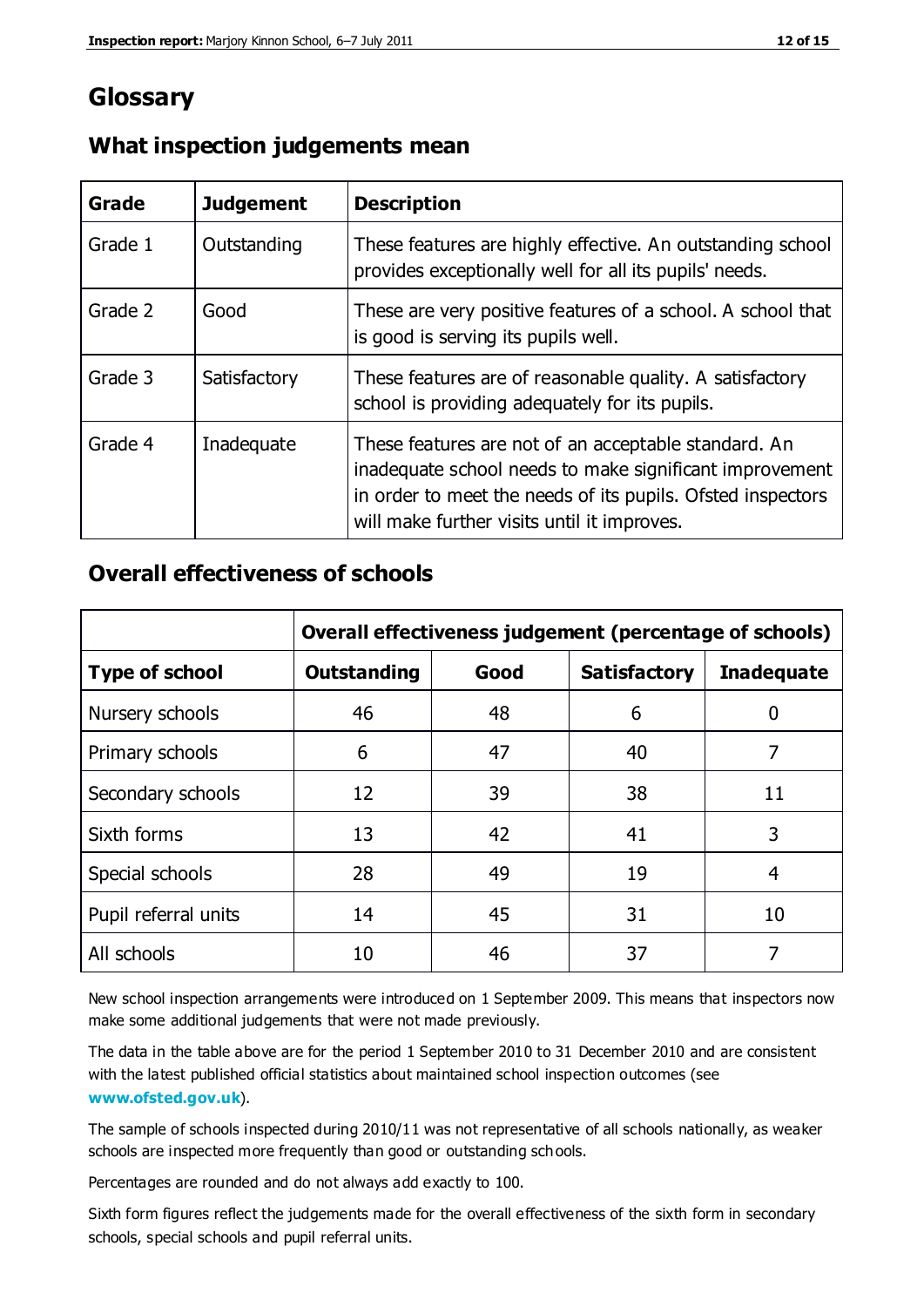# **Common terminology used by inspectors**

| Achievement:               | the progress and success of a pupil in their learning,<br>development or training.                                                                                                                                                          |  |  |
|----------------------------|---------------------------------------------------------------------------------------------------------------------------------------------------------------------------------------------------------------------------------------------|--|--|
| Attainment:                | the standard of the pupils' work shown by test and<br>examination results and in lessons.                                                                                                                                                   |  |  |
| Capacity to improve:       | the proven ability of the school to continue<br>improving. Inspectors base this judgement on what<br>the school has accomplished so far and on the quality<br>of its systems to maintain improvement.                                       |  |  |
| Leadership and management: | the contribution of all the staff with responsibilities,<br>not just the headteacher, to identifying priorities,<br>directing and motivating staff and running the school.                                                                  |  |  |
| Learning:                  | how well pupils acquire knowledge, develop their<br>understanding, learn and practise skills and are<br>developing their competence as learners.                                                                                            |  |  |
| Overall effectiveness:     | inspectors form a judgement on a school's overall<br>effectiveness based on the findings from their<br>inspection of the school. The following judgements,<br>in particular, influence what the overall effectiveness<br>judgement will be. |  |  |
|                            | The school's capacity for sustained<br>improvement.                                                                                                                                                                                         |  |  |
|                            | Outcomes for individuals and groups of pupils.                                                                                                                                                                                              |  |  |
|                            | The quality of teaching.                                                                                                                                                                                                                    |  |  |
|                            | The extent to which the curriculum meets<br>pupils' needs, including, where relevant,<br>through partnerships.                                                                                                                              |  |  |
|                            | The effectiveness of care, guidance and<br>support.                                                                                                                                                                                         |  |  |
| Progress:                  | the rate at which pupils are learning in lessons and<br>over longer periods of time. It is often measured by<br>comparing the pupils' attainment at the end of a key                                                                        |  |  |

stage with their attainment when they started.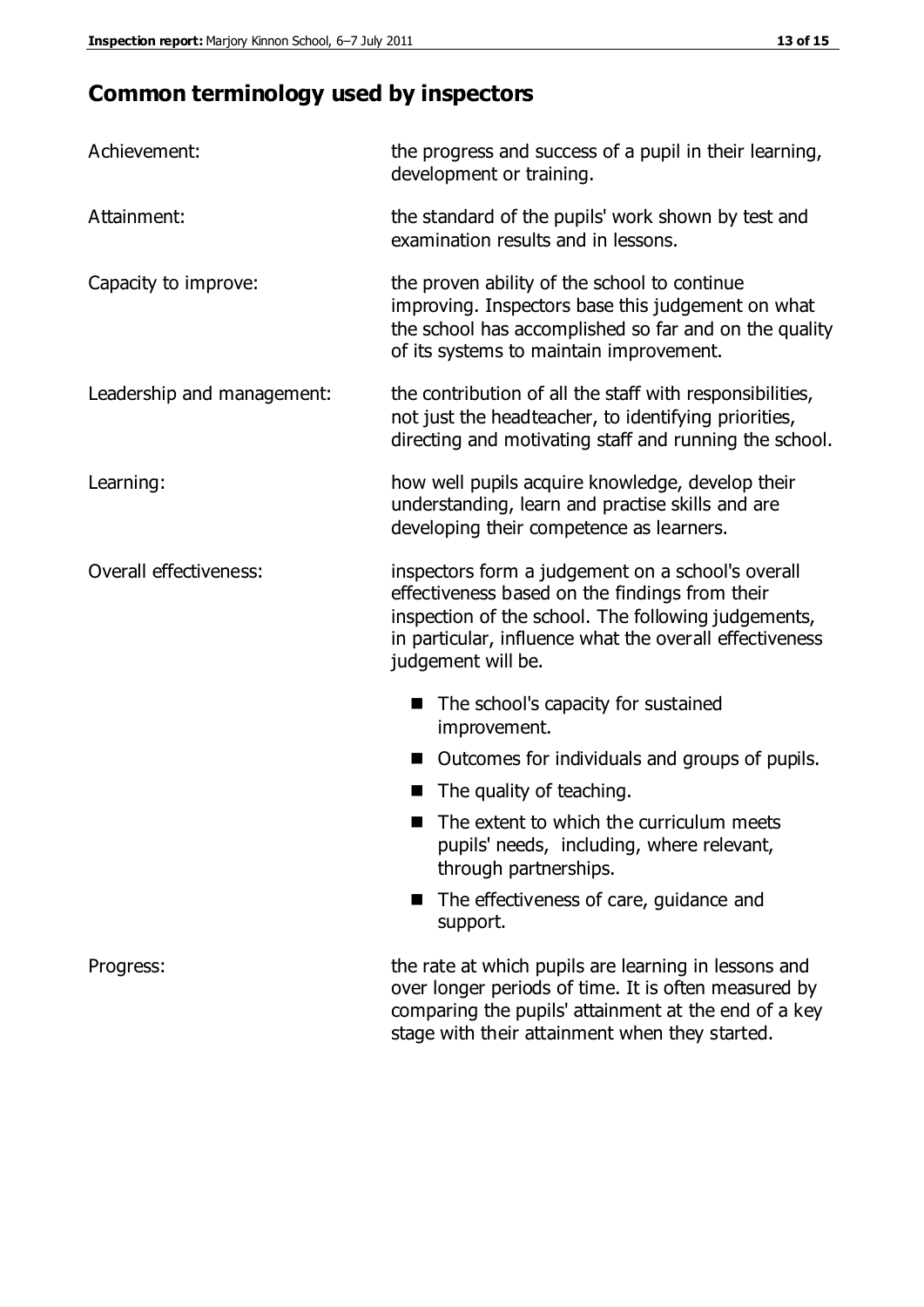#### **This letter is provided for the school, parents and carers to share with their children. It describes Ofsted's main findings from the inspection of their school.**

8 July 2011

#### Dear Pupils

#### **Inspection of Marjory Kinnon School, Feltham TW14 9QZ**

Thank you for your help in our recent visit to your school. This letter is to tell you some of the things we found out during our visit.

- Your school gives you a satisfactory education, which means you make the progress expected of you.
- You told us that you enjoy school and most of you come as often as you can.
- You achieve appropriately in your lessons and courses and those in Years 2 to 6 make good progress.
- You told us that you try to be healthy but you know that sometimes you eat too much chocolate and too many cakes. We know you try to do lots of exercise.
- Your behaviour has really improved so that it is now good. Most of you try hard to be polite and you work well together. Well done for this.
- Your leaders keep you safe.
- We know that you regularly raise money for different charities. Well done.

We are asking your school to do three things to help you to do even better. You could help by making sure you choose healthy foods to eat and take lots of exercise.

- To improve teaching so that you all make good progress in your lessons and courses and so that you learn more about being healthy.
- To help some of your senior leaders and the governing body to check your work more thoroughly.
- To improve your understanding of life in other parts of this country and other countries.

Thank you again for your help.

Yours sincerely

Denise Morris

Lead inspector